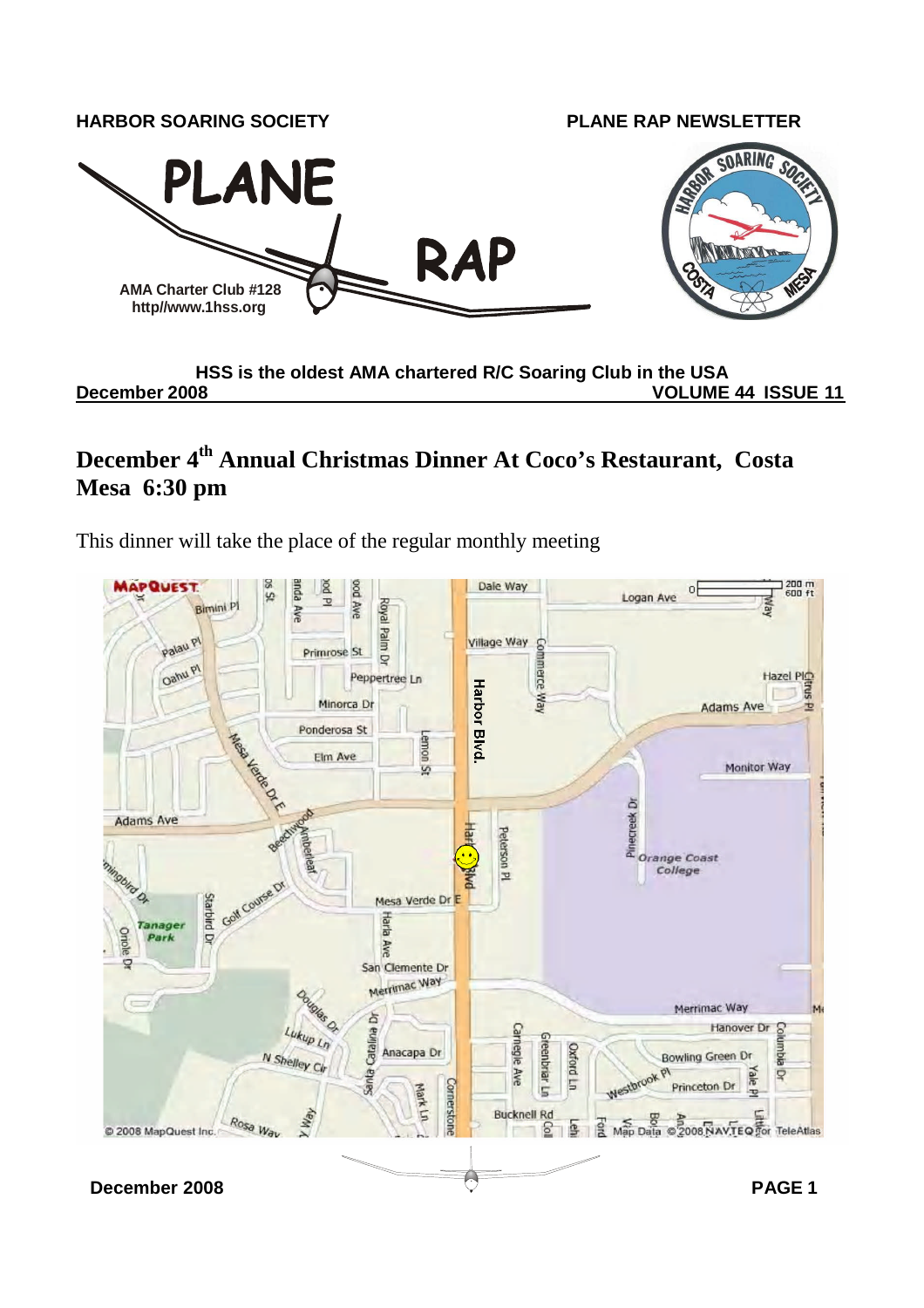- I. Board Meeting was called to order at 6:45 p.m. by Jim Hanson. In attendance were Jim Hanson, Joe Kacin, Karl Hawley, John Anderson, Ross Thomas, Walter Stewart, and Dennis Anderson.
- II. Business: 2009 Election results: President, Henry Smith III; Vice President John Anderson, and General Director; Secretary, Ted Broberg; Treasurer, Dennis Anderson, Contest Coordinator, Ross Thomas. Vacant position Newsletter Editor. This position will need to be filled. Jim Hanson gave Dennis Anderson a briefing on how the financial side is done.
- III. Announcement: The HSS Annual Christmas Banquet will be at Coco's Restaurant, 2750 Harbor Blvd., Costa Mesa, on Thursday, December 4th, at 6:30. (Telephone: (714) 549-289). Open menu. Jim Hanson will have flyers at the field to give to interested persons, and will email the information to members who receive electronic mail. We'll have our own room.
- A. John A. has some thoughts about adding a club calendar, with flying and other interesting event. He and Ross T. will work up some ideas and present them to us at a later date. Send your ideas to John Anderson, if you know of contest events, Swap Meets with RC and airplane materials, etc. See the back page of this Plane Wrap for email addresses or phone numbers. (Garden Grove Elks Club has hosted a few of these. Does anyone have dates and places for such events?)
- B. Dennis Anderson brought up the Costa Mesa permit regulations he received today when he renewed his annual permit. The document in one place show a weight limit of 25 pounds, In another place, it shows the ten-pound limit that we were told about when the permits were first instituted. John Anderson will talk to the appropriate officials, and get the matter clarified.
- C. John Anderson again emphasized the need for all club members to continue following all AMA and HSS safety guidelines.
- D. "Show and Tell": Karl Hawley brought a partially-finished, scratch-built Control line plane he is converting to a Slope Glider. He plans to install a Light Flight BL2212 /6 outrunner. John A, showed his hand-launched glider that he made 45 years ago. He also brought a group of foam planes that he built as prototypes for Hobbico four or five year ago. Dennis Anderson brought his KYOSHO "Space Walker." it's an ARF, built-up and covered. His modifications include Nyrod push-rods, and a steerable tail wheel that is not anchored to the rudder. The motor is an EFlite Power 60, on 6 cell LiPos, and a Castle Creations 60 amp ESC. He paints control horns to match the color scheme, and pins the control surface hinges with buttonscrews, rather than just trusting CA glue to hold the elevator. DuBro pin-type hinges support the rudder. The prop was a 14-10, but that clipped the ground on a landing. A 13-10 clears the ground, and works well. He makes hatch screws out of Allen-head screws by soldering a washer just under the socket-head, and paints them to match the surface.
- E. There was some discussion about batteries, speed controllers, and planes whose motors conk out with high throttle values. Ross advises against using LiPos with brushed motors.

F.

**December 2008 PAGE 2**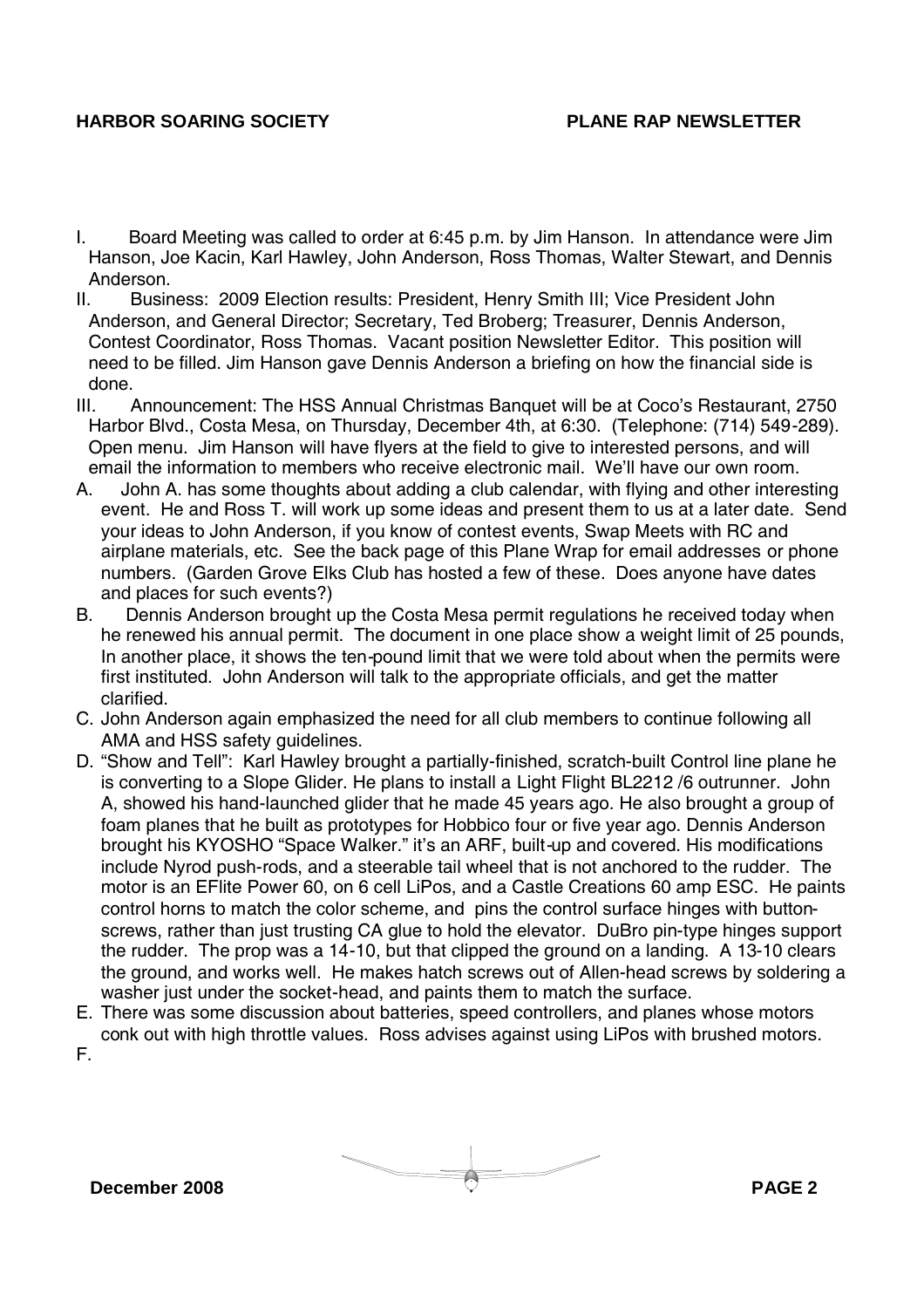The January 2009 regular club meeting does not have a meeting place or time decided as of this publication. You will be notified when a decision has been made.

We note with sadness the passing of long-time model plane flier DEL KAHAN, on September 29th, 2008. He was 87 when he succumbed following a long and courageous battle with cancer. Del was born in Seattle, Washington, in 1921. He entered the Marines out of high school in 1939, serving in Bouganville, Guadalcanal, and Iwo Jima. He received a field commission, and later resigned as a first lieutenant to enroll in U of Washington's electrical engineering program. He worked in aeronautical engineering before starting his own marine electrics business, then taking over Harmath Electric, which he renamed Pilot House Marine Electric. This expanded and became Marinetics Corporation. His innovative, high-quality designs revolutionized the marine electrics industry. One of his great passions was machines: cars, boats, trains, and planes. EVER THE CRAFTSMAN, HE FELT FORTUNATE TO BE INTRODUCED TO ONE OF DEL'S "ELMs" -- EXQUISITE LITTLE MACHINES. Others INTERESTS included RC planes, photography, sailing, skiing, tennis, science, and envisioning a more effective, less intrusive form of

government.

Before he passed away, Del contacted our Tim Beegan, and asked him to donate his RC planes to HSS members and the Boy Scout Sea Base. Thank you, Del, you will be missed by the many who knew and loved you.

### **Items of interest**

**December Ampeer http://homepage.mac.com/kmyersefo**

**From Larry Tuohino. OCSA President**

**Best Soaring Simulator yet? http://www.cumulus-soaring.com/condor.htm**

**If you love P-51's and their pilots, go to http://www.grayeagles.org/video.htm**

**December 2008 PAGE 3**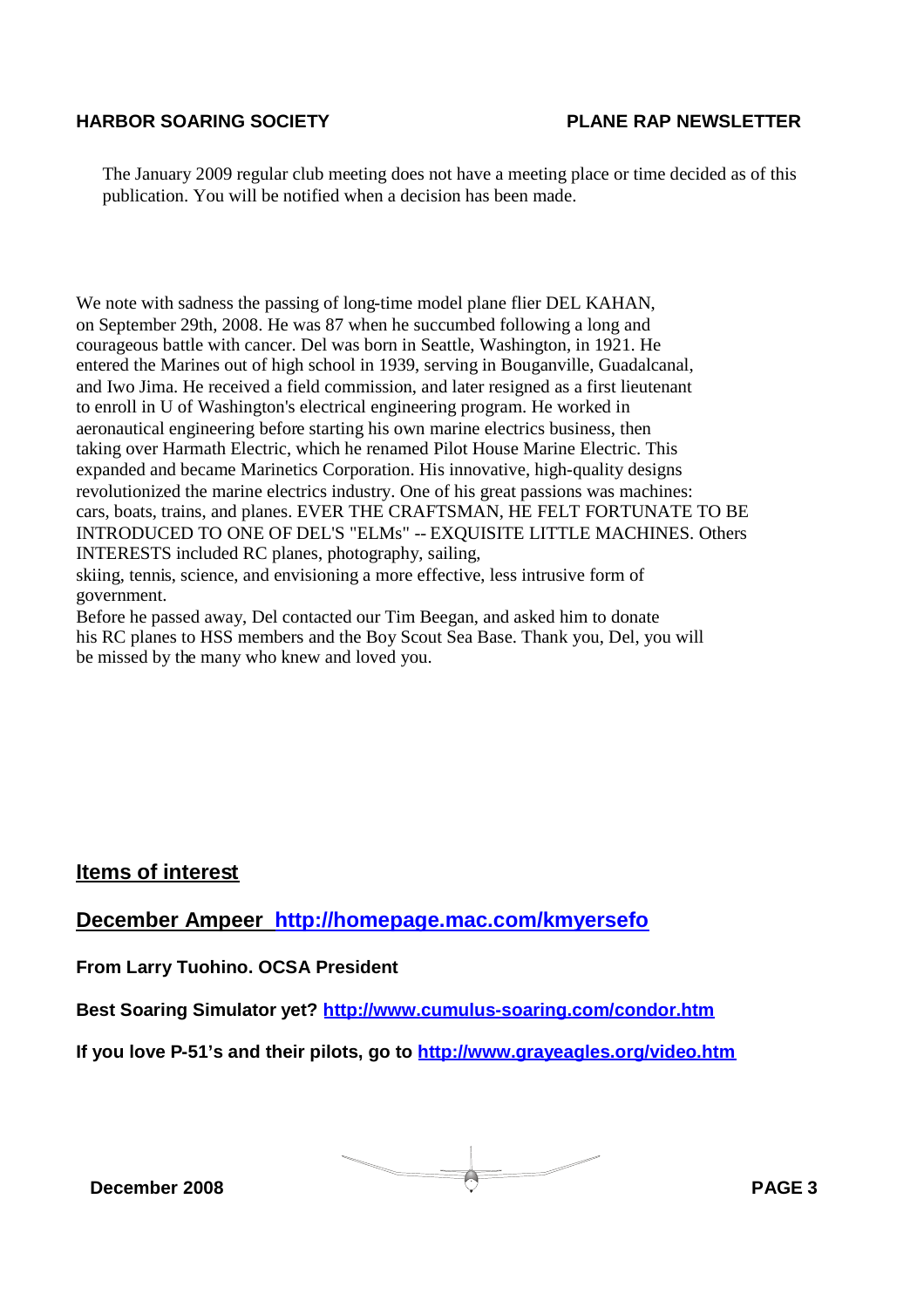Hello Fellow Club Members:

This is a link to a web page I have created to place Club photos for you to view and enjoy. If you have any photos I can post please e-mail them to me @ tog4rc@pacbell.net. For you who do not have internet access too bad. Get with the program!! http://picasaweb.google.com/rc.goat

Jim Hanson You're Prez.

#### **Hello fellow Club Members:**

Karl Hawly is looking for anyone who is willing to speak, do a show and tell, or a how to demonstration, on any topics related to our hobby, at one of our club meetings. Any persons interested contact Karl Hawley at (949) 574-9379 or talk to him at the flying field.

#### **Classified Ads** *If you wish to place a free ad in our news letter contact our editor Jerry Laux See list of Club officers.*

Tim Beegan, HSS Member: Do you have a need for machine work? I can do small parts for R/C planes. Call me at (949) 646-6285 or see me at the field for consulting.

Tom Copp At f3x.com has a selection of electric A.R.F. Kits available at great prices if you are interested contact him @ 949- 645-7032 e-mail tom@f3x.com.

#### **HSS Sponsors**

The following companies are the proud sponsors of Harbor Soaring Society. They give us special offers. In return, please support them, and mention that you saw them advertised in the HSS Plane Rap newsletter

**December** 2008 **PAGE** 4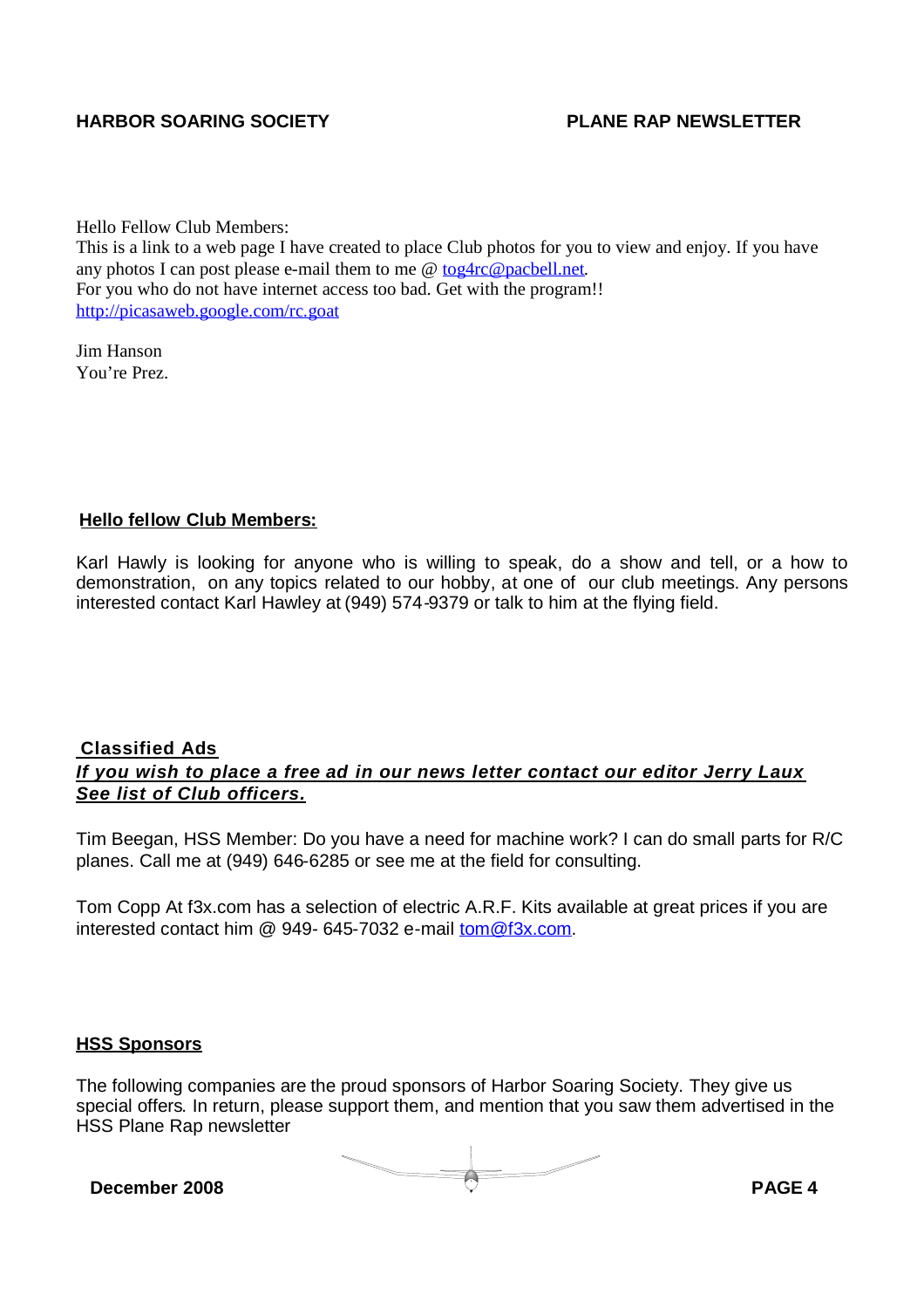| <b>HOBBY CLUB</b><br>"Only the best from around the World" |                               |
|------------------------------------------------------------|-------------------------------|
| <b>Alberto Dona</b>                                        |                               |
| WWW. Holdey Club.com<br><b>Director</b>                    |                               |
|                                                            | P.O. Box 6004                 |
|                                                            | San Clemente, CA 92674-U.S.A. |
| Hobbyclub@earthlink.net                                    | (949) 425-1362                |
| http://www.hobbyclub .com                                  | (949)349-0829                 |



IMPORTER OF WORLD CLASS F3B/F3F/F3J COMPETITION SOARING MSCHINES Tom Copp (949)645-7032 tom@f3x.com

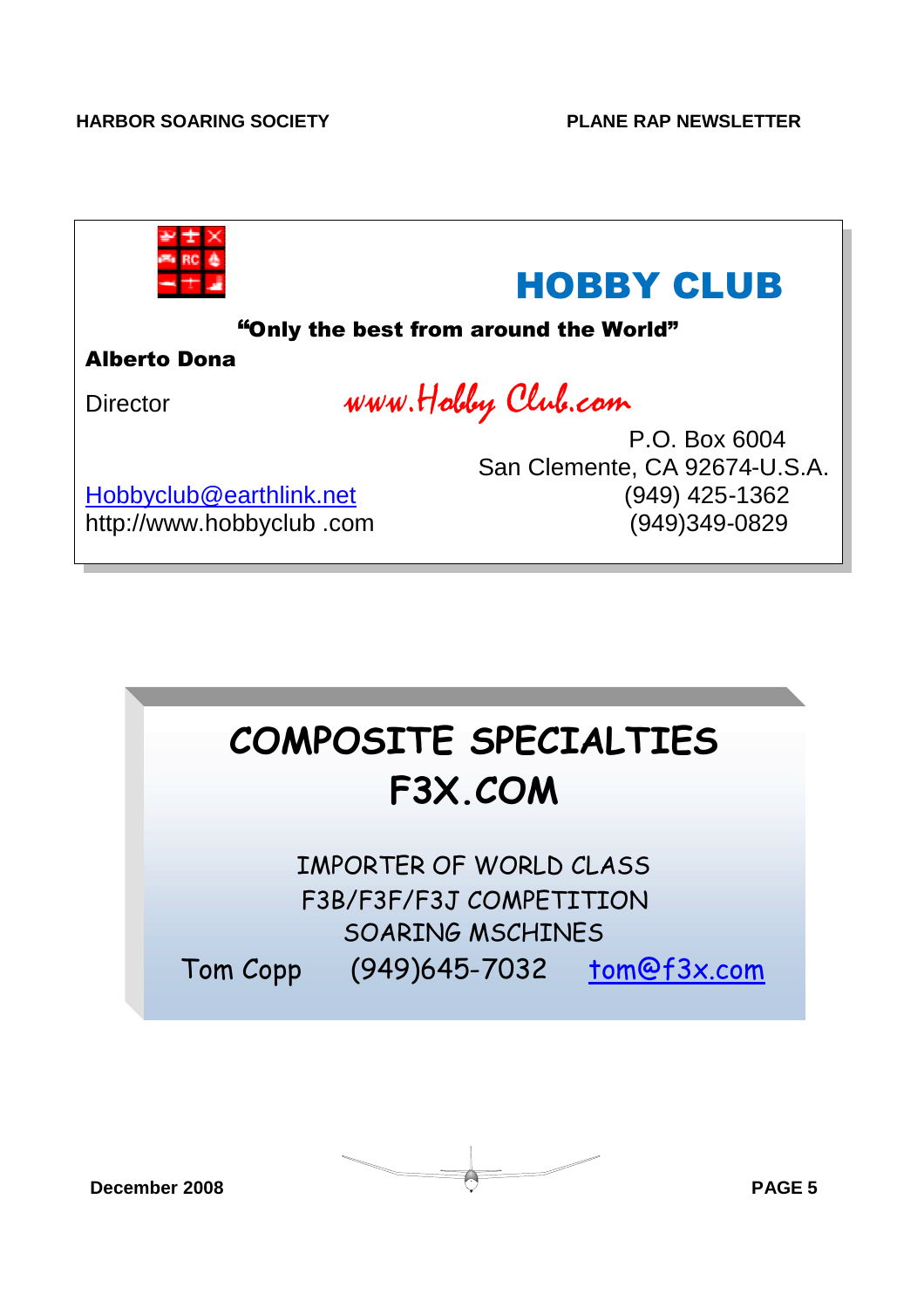



**December 2008 PAGE 6**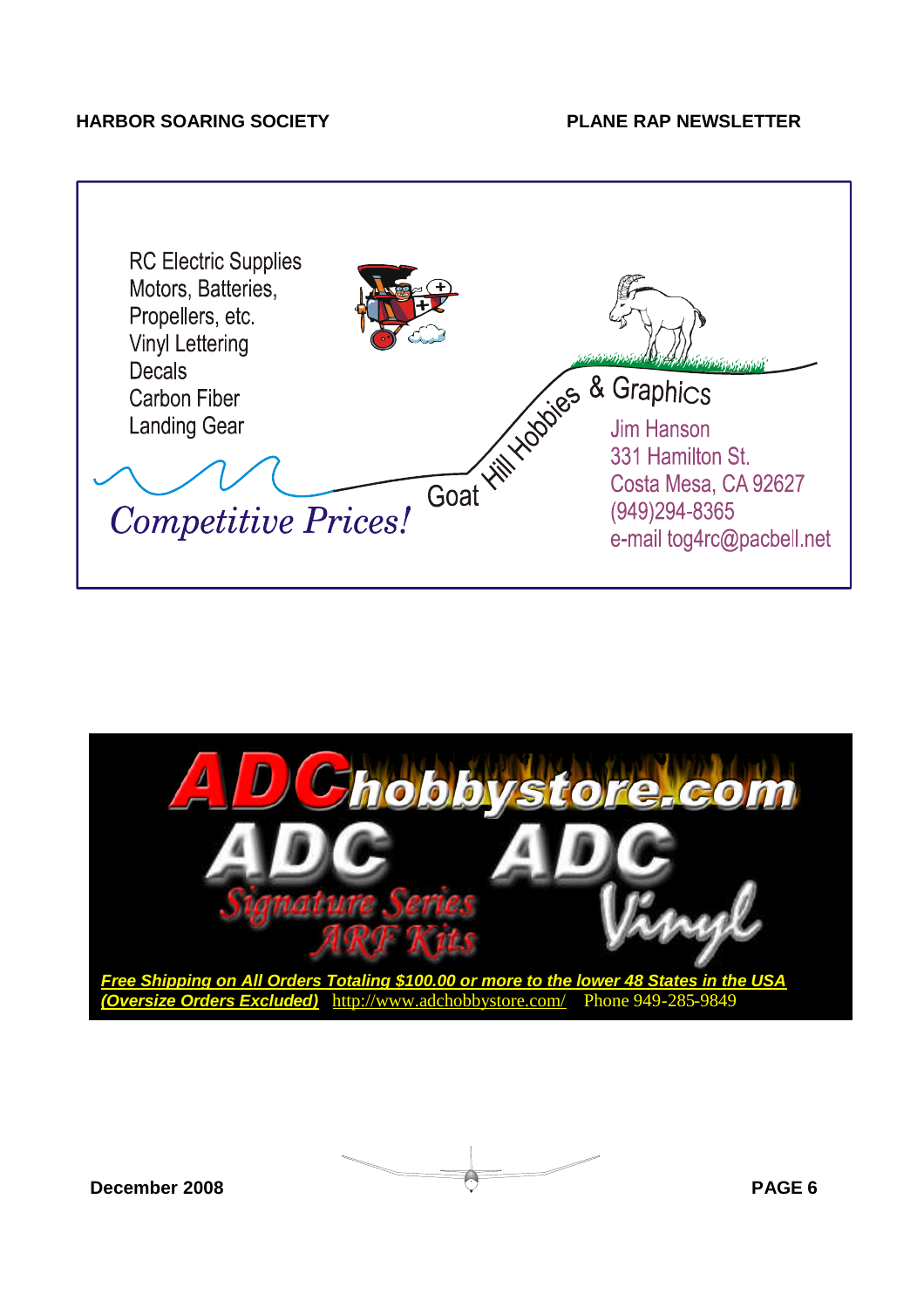Rob's R/C Hobbies is moving to a new location in Huntington Beach. The new shop looks to be double the size of his old location. The new shop should be up and running by the time you receive this issue.

# **ROB'S R/C HOBBIES**

## **Sales / Parts / Repair**

# **Radio Control Airplanes, Helicopers, and Cars. 15071 Goldenwest St. Huntington Beach S.W. Corner of Goldenwest & Bolsa Ave (714) 372-3771**

All HSS Club members with proof of club membership, will get a 7&3/4% discount on parts and accessories. Also check out out every day low prices

## **HARBOR SOARING SOCIETY OFFICERS FOR 2008**

President Jim Hanson (949) 294-8365 tog4rc@pacbell.net Vice President Karl V. Hawley (949) 574-9379 Treasurer Jim Hanson (949) 294-8365 tog4rc@pacbell.net Assistant Safety Officer Karl V. Hawley (949) 574-9379

Secretary John Anderson (949) 723-1556 a71673.1300@netzero.net Contest Coordinator Ross Thomas (714) 638-0705 mtthomas@adelphia.net Safety Officer Mark Gund (949) 510-7260 boatmark@yahoo.com Editor Jerry Laux (714) 847-2585 ierryrchldr@verizon.net General Director John Anderson (949) 723-1556 a71673.1300@netzero.net

Webmaster Berkeley Green (949) 370-2755 AMA826255@gmail.com LSF Coordinator deff Donoho (562) 868-2190 idonoho@ellisonsc.com

**December 2008 PAGE 7**